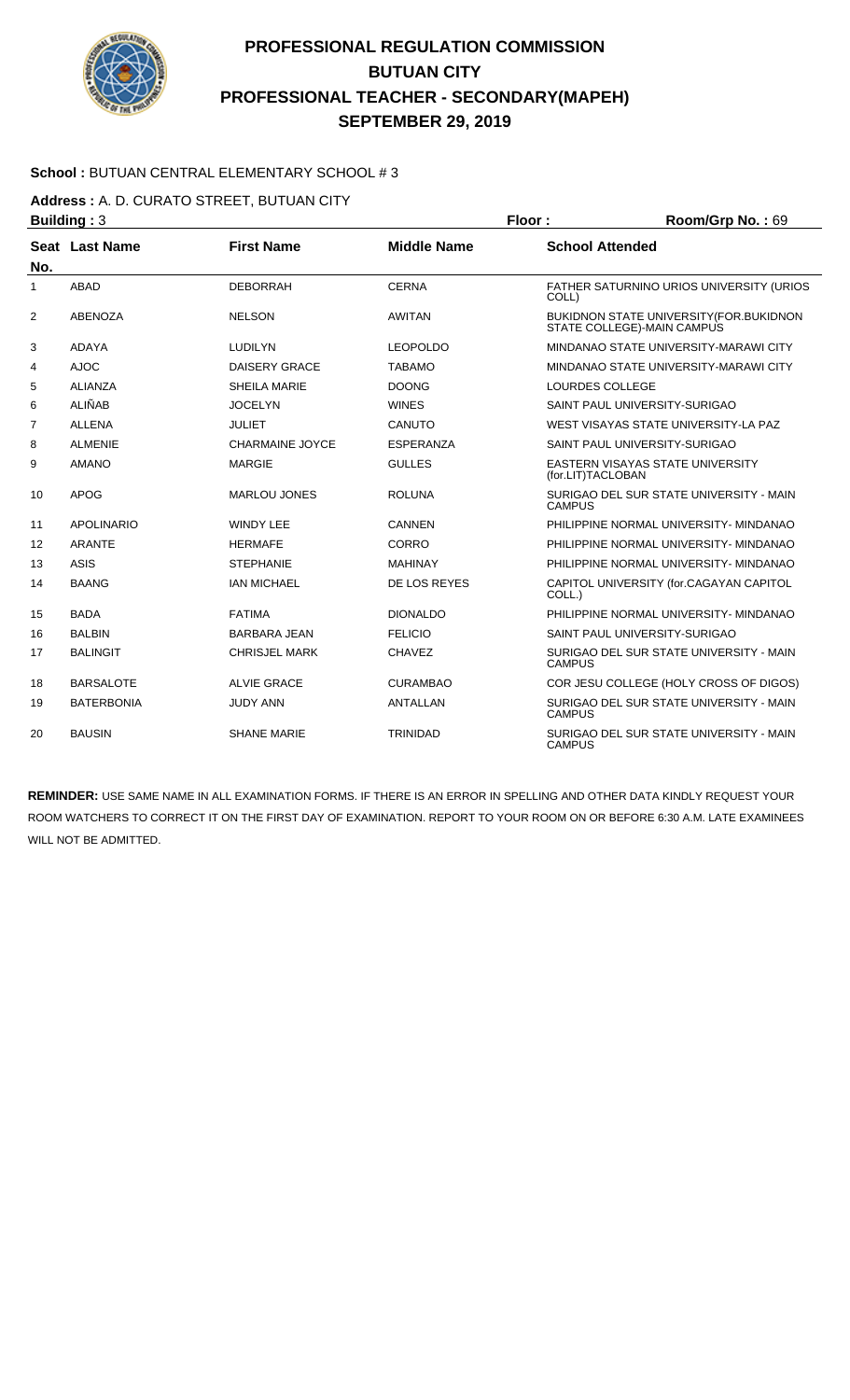

### **School :** BUTUAN CENTRAL ELEMENTARY SCHOOL # 3

**Address :** A. D. CURATO STREET, BUTUAN CITY

| <b>Building: 3</b> |                  |                            |                    | Floor:                   | Room/Grp No.: 70                                                               |  |
|--------------------|------------------|----------------------------|--------------------|--------------------------|--------------------------------------------------------------------------------|--|
| No.                | Seat Last Name   | <b>First Name</b>          | <b>Middle Name</b> | <b>School Attended</b>   |                                                                                |  |
| $\mathbf{1}$       | <b>BELIOCO</b>   | <b>REY ANGELO</b>          | <b>ALEJO</b>       | COLL)                    | FATHER SATURNINO URIOS UNIVERSITY (URIOS                                       |  |
| 2                  | <b>BERNAL</b>    | <b>CHRISTINE ROSE</b>      | <b>TUMARAO</b>     |                          | <b>HOLY CROSS OF DAVAO COLLEGE</b>                                             |  |
| 3                  | <b>BERONGOY</b>  | <b>CRISTINA</b>            | <b>CORDOVA</b>     | COLL)                    | FATHER SATURNINO URIOS UNIVERSITY (URIOS                                       |  |
| 4                  | <b>BOLAÑO</b>    | <b>MARGIE</b>              | <b>DANO</b>        | <b>COMPOSTEAL CENTER</b> | UNIVERSITY OF SOUTHEASTERN PHILIPPINES-                                        |  |
| 5                  | <b>BUCOG</b>     | <b>LUTHER LUKE</b>         | <b>BALUCA</b>      |                          | PHILIPPINE NORMAL UNIVERSITY- MINDANAO                                         |  |
| 6                  | CABANGAHAN       | <b>REGINE</b>              | <b>OQUIAS</b>      |                          | PHILIPPINE NORMAL UNIVERSITY- MINDANAO                                         |  |
| 7                  | CAMILOSA         | <b>DANIEL RYAN</b>         | <b>GALES</b>       | COLL)                    | FATHER SATURNINO URIOS UNIVERSITY (URIOS                                       |  |
| 8                  | <b>CANDA</b>     | <b>LAURENCE</b>            | <b>GALELA</b>      | LOURDES COLLEGE          |                                                                                |  |
| 9                  | CANO             | <b>ANNA CRISTINA</b>       | <b>ASIS</b>        |                          | PHILIPPINE NORMAL UNIVERSITY- MINDANAO                                         |  |
| 10                 | CANOY            | <b>JUNNA ROSE</b>          | <b>EDER</b>        |                          | SAINT PAUL UNIVERSITY-SURIGAO                                                  |  |
| 11                 | CARBON           | <b>JOHN REY</b>            | <b>GALOPE</b>      |                          | PHILIPPINE NORMAL UNIVERSITY- MINDANAO                                         |  |
| 12                 | CARRIDO          | <b>MARY SHARLENE APPLE</b> | <b>BIRAO</b>       |                          | <b>BUKIDNON STATE UNIVERSITY (FOR.BUKIDNON</b><br>STATE COLLEGE)-MAIN CAMPUS   |  |
| 13                 | CASIRO           | <b>BENNY</b>               | <b>ALACAYAN</b>    |                          | <b>BUKIDNON STATE UNIVERSITY (FOR. BUKIDNON)</b><br>STATE COLLEGE)-MAIN CAMPUS |  |
| 14                 | <b>CELENDRON</b> | <b>KAYCEE</b>              |                    | <b>BAYBAY</b>            | VISAYAS STATE UNIVERSITY (for.VISCA,LSU.)-                                     |  |
| 15                 | <b>CELESTIAL</b> | <b>ROQUE</b>               | CARBON             | COLL)                    | FATHER SATURNINO URIOS UNIVERSITY (URIOS                                       |  |
| 16                 | <b>CHUA</b>      | <b>DEBIE DIANNE</b>        | <b>YSALINA</b>     |                          | SAINT PAUL UNIVERSITY-SURIGAO                                                  |  |
| 17                 | <b>CIVICO</b>    | <b>CHONA</b>               | <b>PRION</b>       |                          | <b>BUKIDNON STATE UNIVERSITY (FOR.BUKIDNON</b><br>STATE COLLEGE)-MAIN CAMPUS   |  |
| 18                 | <b>CONCHA</b>    | <b>JOMARK</b>              | <b>TRABAJALES</b>  |                          | SAINT PAUL UNIVERSITY-SURIGAO                                                  |  |
| 19                 | CONDE            | <b>IRENE</b>               | <b>PASCO</b>       |                          | PHILIPPINE NORMAL UNIVERSITY- MINDANAO                                         |  |
| 20                 | <b>CUARIO</b>    | <b>CRISTIAN</b>            | <b>GONZALES</b>    |                          | PHILIPPINE NORMAL UNIVERSITY- MINDANAO                                         |  |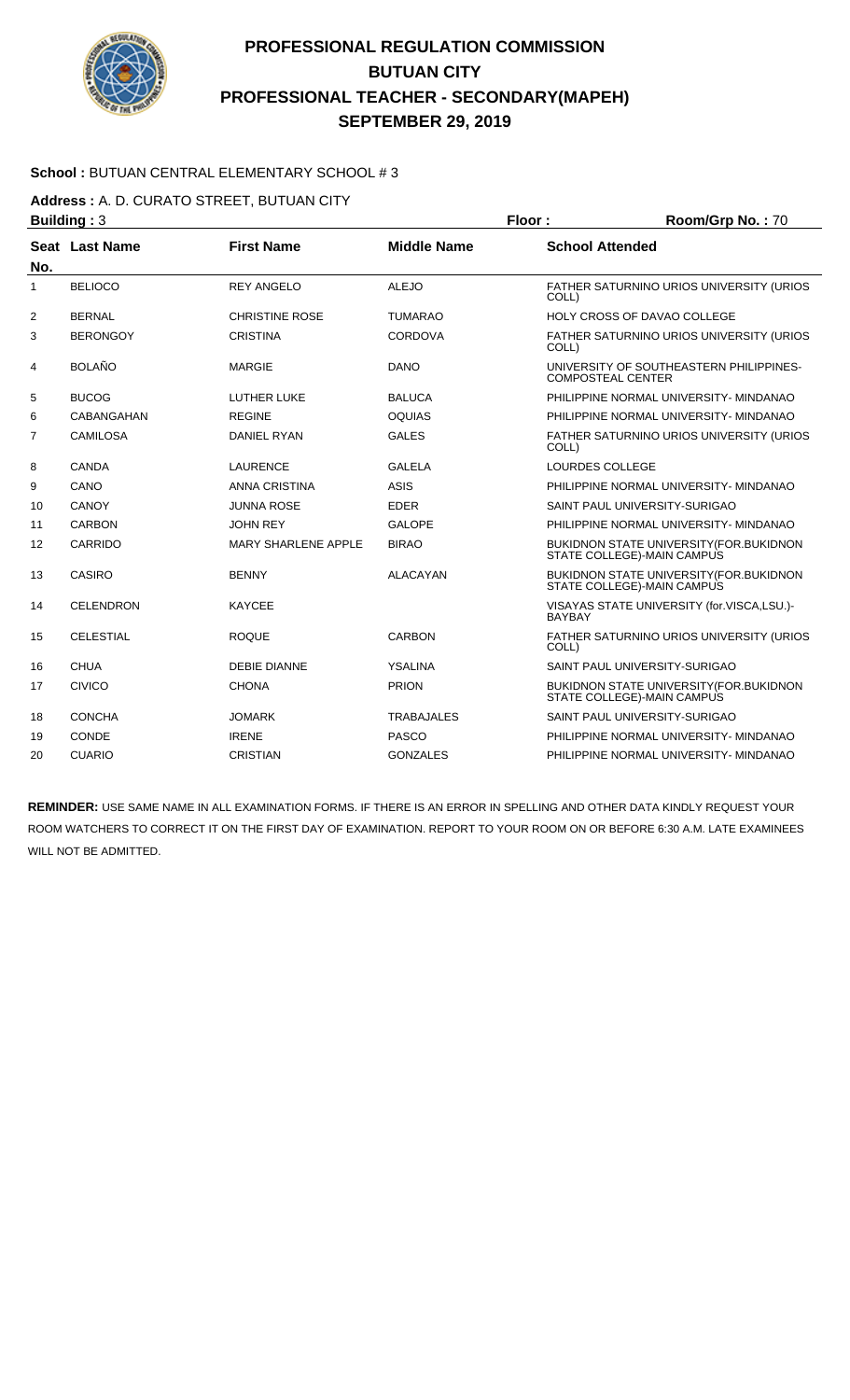

### **School :** BUTUAN CENTRAL ELEMENTARY SCHOOL # 3

**Address :** A. D. CURATO STREET, BUTUAN CITY

| <b>Building: 3</b> |                  |                      |                    | Floor:        | Room/Grp No.: 71                                                      |  |
|--------------------|------------------|----------------------|--------------------|---------------|-----------------------------------------------------------------------|--|
| No.                | Seat Last Name   | <b>First Name</b>    | <b>Middle Name</b> |               | <b>School Attended</b>                                                |  |
| 1                  | <b>CUBILLAS</b>  | <b>WIKKO</b>         | <b>ANTONIO</b>     | COLL)         | FATHER SATURNINO URIOS UNIVERSITY (URIOS                              |  |
| 2                  | <b>CUERVO</b>    | <b>RANEL</b>         |                    |               | BUKIDNON STATE UNIVERSITY - GINGOOG<br><b>EXTERNAL STUDIES CENTER</b> |  |
| 3                  | <b>CURILAN</b>   | <b>MARYLEI NIñA</b>  | VILLANUEVA         | COLL)         | <b>FATHER SATURNINO URIOS UNIVERSITY (URIOS)</b>                      |  |
| 4                  | <b>DAGOHOY</b>   | <b>ARQUEL</b>        | <b>CASTILLA</b>    |               | MINDANAO STATE UNIVERSITY-MARAWI CITY                                 |  |
| 5                  | DE CASTRO        | <b>LINA</b>          | <b>AUGUSTO</b>     |               | SOUTHWESTERN UNIVERSITY                                               |  |
| 6                  | DE CHAVEZ        | <b>REYCEL</b>        | <b>PARNAY</b>      |               | PHILIPPINE NORMAL UNIVERSITY- MINDANAO                                |  |
| 7                  | <b>DEDILES</b>   | <b>NEORELYN</b>      | <b>BACQUIAL</b>    |               | PHILIPPINE NORMAL UNIVERSITY- MINDANAO                                |  |
| 8                  | <b>DELA CRUZ</b> | <b>ELLEN</b>         | <b>GALANIDA</b>    |               | AGUSAN INSTITUTE OF TECHNOLOGY                                        |  |
| 9                  | <b>DENIEGA</b>   | <b>JAN MARC</b>      | <b>JARLIGO</b>     |               | SAINT PAUL UNIVERSITY-SURIGAO                                         |  |
| 10                 | <b>DONASCO</b>   | <b>IRENE</b>         | <b>PACIENTE</b>    |               | PHILIPPINE NORMAL UNIVERSITY- MINDANAO                                |  |
| 11                 | <b>ECOT</b>      | <b>MARLON</b>        | <b>BAYBAY</b>      |               | PHILIPPINE NORMAL UNIVERSITY- MINDANAO                                |  |
| 12                 | <b>EDER</b>      | <b>EDD BUEFEHL</b>   | <b>ECLE</b>        |               | SAINT PAUL UNIVERSITY-SURIGAO                                         |  |
| 13                 | <b>EJADA</b>     | <b>PHOEBE</b>        | <b>SORIA</b>       |               | PHILIPPINE NORMAL UNIVERSITY- MINDANAO                                |  |
| 14                 | <b>FERNANDEZ</b> | <b>ELEAZAR</b>       | <b>VISCAYNO</b>    | COLL)         | FATHER SATURNINO URIOS UNIVERSITY (URIOS                              |  |
| 15                 | <b>FOSGATE</b>   | <b>CLARK</b>         | <b>MONROY</b>      |               | CAGAYAN DE ORO COLLEGE                                                |  |
| 16                 | <b>GABELAN</b>   | <b>EDNA PEARL</b>    | <b>PULIDO</b>      | COLL)         | FATHER SATURNINO URIOS UNIVERSITY (URIOS                              |  |
| 17                 | <b>GAMBE</b>     | <b>RHEA ADRIANNE</b> | <b>GALOCGOC</b>    | COLL)         | FATHER SATURNINO URIOS UNIVERSITY (URIOS                              |  |
| 18                 | <b>GANATE</b>    | <b>JOHN KLEENT</b>   | <b>MONTERO</b>     |               | HOLY CROSS OF DAVAO COLLEGE                                           |  |
| 19                 | <b>GONZAGA</b>   | <b>RENATO</b>        | <b>CLAROS</b>      |               | MINDANAO STATE UNIVERSITY-MARAWI CITY                                 |  |
| 20                 | <b>GONZAGA</b>   | <b>RUSTOM</b>        | <b>SINCERO</b>     | <b>CAMPUS</b> | SURIGAO DEL SUR STATE UNIVERSITY - MAIN                               |  |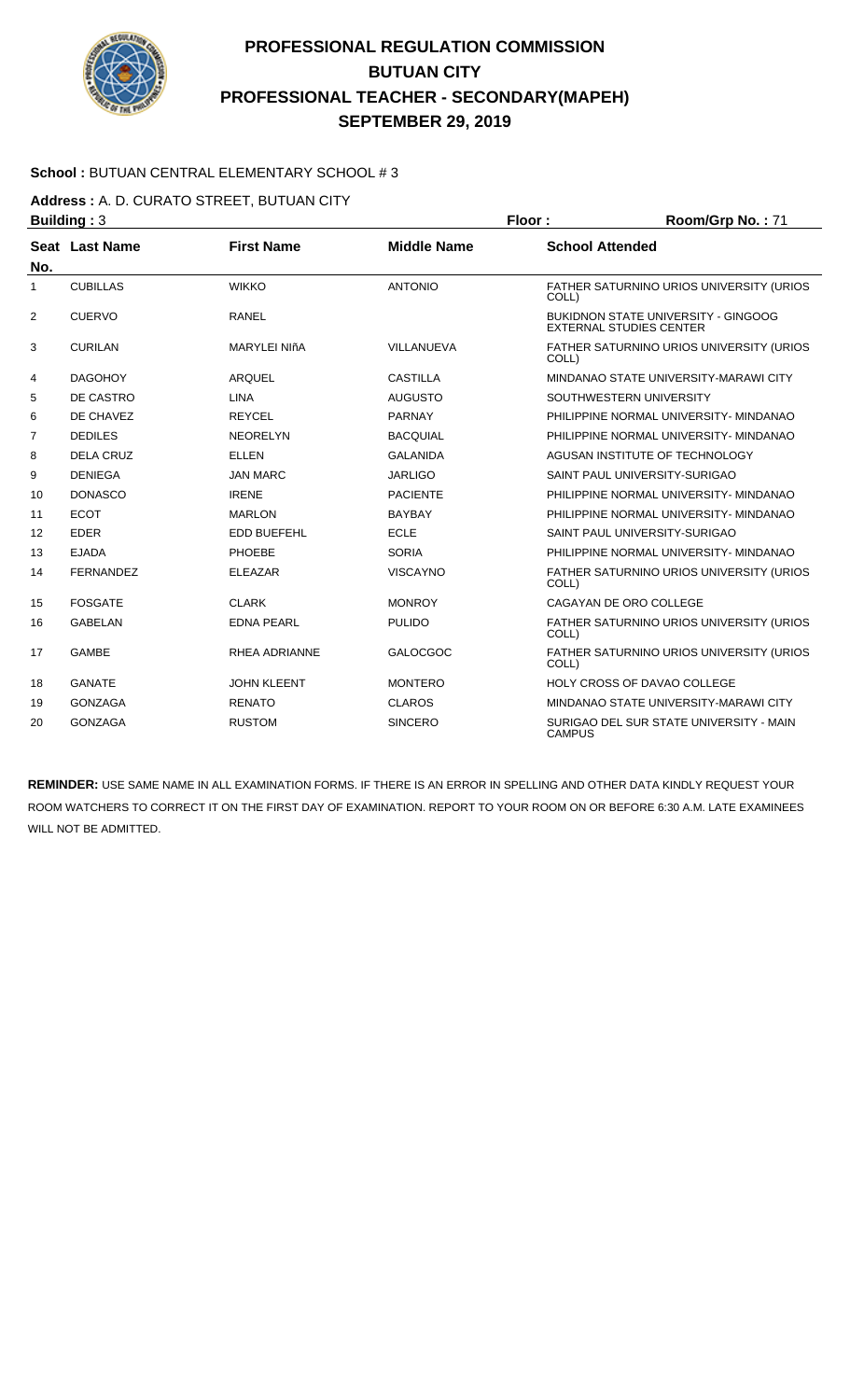

### **School :** BUTUAN CENTRAL ELEMENTARY SCHOOL # 3

**Address :** A. D. CURATO STREET, BUTUAN CITY

| <b>Building: 3</b><br><b>First Name</b><br>Seat Last Name<br>No. |                  |                        | Floor:             | Room/Grp No.: 72                                                               |                                                                              |  |
|------------------------------------------------------------------|------------------|------------------------|--------------------|--------------------------------------------------------------------------------|------------------------------------------------------------------------------|--|
|                                                                  |                  |                        | <b>Middle Name</b> | <b>School Attended</b>                                                         |                                                                              |  |
| 1                                                                | <b>GONZALES</b>  | <b>LEONIEL CARBIE</b>  | <b>ROBOCA</b>      |                                                                                | SAINT PAUL UNIVERSITY-SURIGAO                                                |  |
| $\overline{2}$                                                   | <b>GUMBAN</b>    | MAY-ANN                |                    |                                                                                | PHILIPPINE NORMAL UNIVERSITY- MINDANAO                                       |  |
| 3                                                                | <b>GUMINDO</b>   | <b>GHADFREY</b>        | <b>SALIHAY</b>     |                                                                                | <b>BUKIDNON STATE UNIVERSITY (FOR.BUKIDNON</b><br>STATE COLLEGE)-MAIN CAMPUS |  |
| 4                                                                | <b>HINAMPAS</b>  | <b>GIOVANNI</b>        | <b>ALZATE</b>      | <b>CAMPUS</b>                                                                  | SURIGAO DEL SUR STATE UNIVERSITY - MAIN                                      |  |
| 5                                                                | <b>JACINTO</b>   | <b>MARY ANN</b>        | <b>BALUTAN</b>     |                                                                                | PHILIPPINE NORMAL UNIVERSITY- MINDANAO                                       |  |
| 6                                                                | <b>JAVINES</b>   | <b>CHRISTIAN ROGER</b> | <b>ORJELES</b>     | <b>CAMPUS</b>                                                                  | SURIGAO DEL SUR STATE UNIVERSITY - MAIN                                      |  |
| 7                                                                | <b>LIBOT</b>     | <b>EVANGELINE</b>      | <b>DAVALOS</b>     |                                                                                | SAINT PAUL UNIVERSITY-SURIGAO                                                |  |
| 8                                                                | LLANA            | <b>GERRY</b>           |                    |                                                                                | MINDANAO STATE UNIVERSITY-MARAWI CITY                                        |  |
| 9                                                                | <b>LLANASAS</b>  | <b>IVY ROSE</b>        | <b>ACENAS</b>      | <b>BUKIDNON STATE UNIVERSITY (FOR.BUKIDNON</b><br>STATE COLLEGE)-MAIN CAMPUS   |                                                                              |  |
| 10                                                               | LLEMIT           | <b>ALBEN</b>           | <b>SOLMIA</b>      | SURIGAO DEL SUR STATE UNIVERSITY - MAIN<br><b>CAMPUS</b>                       |                                                                              |  |
| 11                                                               | LUSTRE           | <b>CARMELITO JR</b>    | <b>ALFORQUE</b>    | FATHER SATURNINO URIOS UNIVERSITY (URIOS<br>COLL)                              |                                                                              |  |
| 12                                                               | <b>MAGAN</b>     | <b>JESTONY</b>         | <b>ALBAN</b>       | FATHER SATURNINO URIOS UNIVERSITY (URIOS<br>COLL)                              |                                                                              |  |
| 13                                                               | <b>MANGAPIS</b>  | <b>MARK ANTHONY</b>    | <b>BURON</b>       |                                                                                | AGUSAN INSTITUTE OF TECHNOLOGY                                               |  |
| 14                                                               | <b>MANLANGIT</b> | <b>JERWIN</b>          | <b>TAGLEONG</b>    | PHILIPPINE NORMAL UNIVERSITY- MINDANAO                                         |                                                                              |  |
| 15                                                               | <b>MAPOY</b>     | <b>JONORGEN</b>        | <b>AMERICA</b>     | SURIGAO DEL SUR STATE UNIVERSITY - MAIN<br><b>CAMPUS</b>                       |                                                                              |  |
| 16                                                               | <b>MARTINEZ</b>  | PERCIVAL JR            | <b>YACAPIN</b>     | <b>BUKIDNON STATE UNIVERSITY (FOR. BUKIDNON)</b><br>STATE COLLEGE)-MAIN CAMPUS |                                                                              |  |
| 17                                                               | <b>MATURAN</b>   | <b>ZYLPHA JEAN</b>     | <b>GORNE</b>       |                                                                                | PHILIPPINE NORMAL UNIVERSITY- MINDANAO                                       |  |
| 18                                                               | <b>MINERVA</b>   | <b>JAKE VINCENT</b>    | <b>GADOR</b>       |                                                                                | PHILIPPINE NORMAL UNIVERSITY- MINDANAO                                       |  |
| 19                                                               | <b>MONGADO</b>   | <b>CRISTUTO III</b>    | <b>MALICSE</b>     | <b>CAMPUS</b>                                                                  | SURIGAO DEL SUR STATE UNIVERSITY - MAIN                                      |  |
| 20                                                               | <b>MONZOR</b>    | <b>LESTER CLINT</b>    | <b>CAMPOS</b>      |                                                                                | PHILIPPINE NORMAL UNIVERSITY- MINDANAO                                       |  |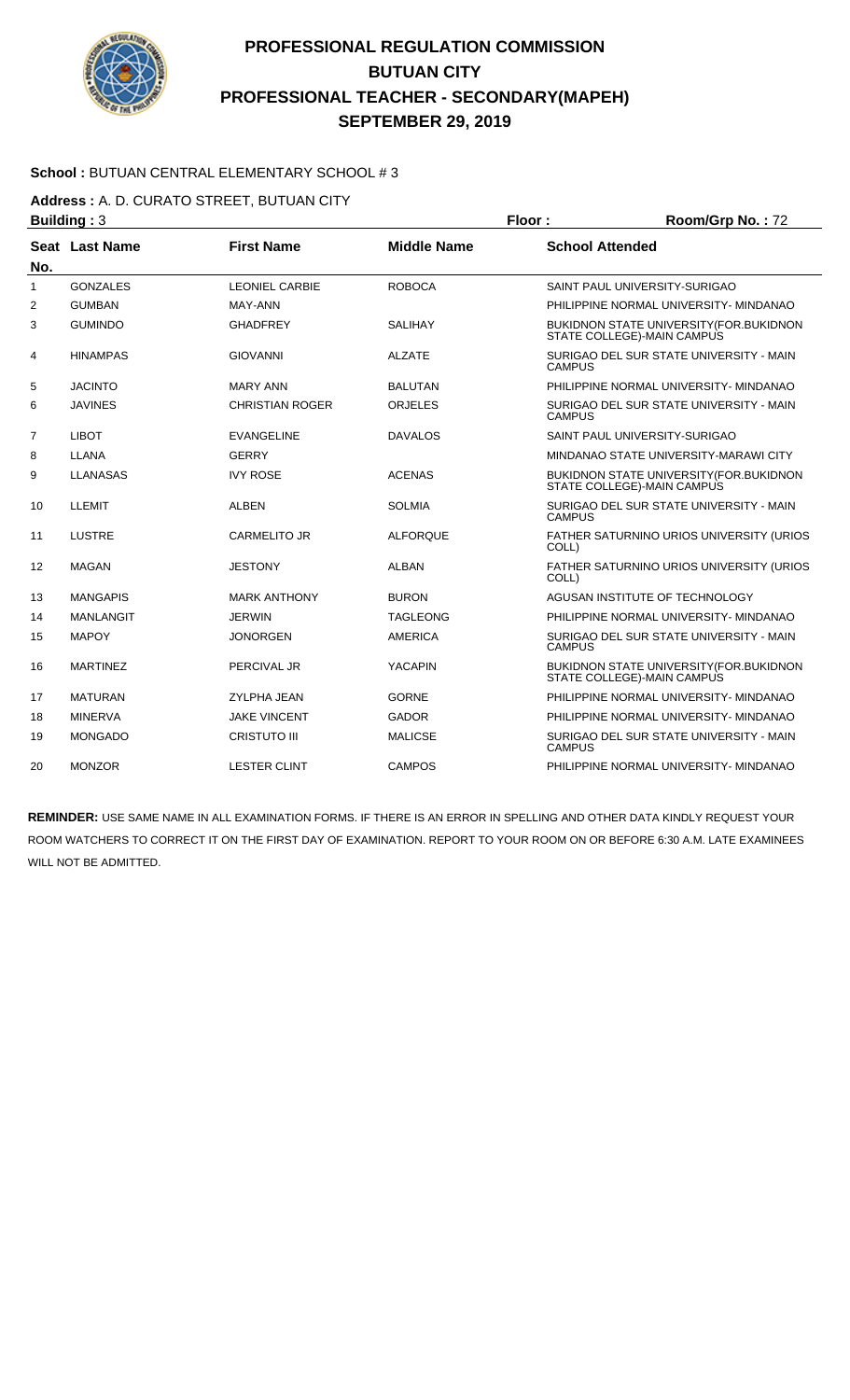

#### **School :** BUTUAN CENTRAL ELEMENTARY SCHOOL # 3

#### **Address :** A. D. CURATO STREET, BUTUAN CITY

| <b>Building: 3</b> |                  |                          | Floor:             | Room/Grp No.: 73                                                       |  |
|--------------------|------------------|--------------------------|--------------------|------------------------------------------------------------------------|--|
| No.                | Seat Last Name   | <b>First Name</b>        | <b>Middle Name</b> | <b>School Attended</b>                                                 |  |
| 1                  | <b>MURILLO</b>   | <b>KEVIN</b>             | <b>MERTO</b>       | SURIGAO DEL SUR STATE UNIVERSITY - MAIN<br><b>CAMPUS</b>               |  |
| 2                  | <b>NALZARO</b>   | <b>RONALD</b>            | <b>OLAYBAR</b>     | FATHER SATURNINO URIOS UNIVERSITY (URIOS<br>COLL)                      |  |
| 3                  | <b>NAPILA</b>    | <b>IRISH ANNE</b>        | <b>AYAP</b>        | PHILIPPINE NORMAL UNIVERSITY- MINDANAO                                 |  |
| 4                  | <b>NUGAL</b>     | <b>FLORABELLE</b>        | <b>NAVARROZA</b>   | <b>SAINT MARY'S COLLEGE-TAGUM</b>                                      |  |
| 5                  | <b>NUÑEZ</b>     | <b>JESSIE MARK</b>       | <b>MALINAO</b>     | SURIGAO DEL SUR STATE UNIVERSITY - MAIN<br><b>CAMPUS</b>               |  |
| 6                  | <b>OLIVERIO</b>  | <b>ANDREA GEAN</b>       |                    | PHILIPPINE NORMAL UNIVERSITY- MINDANAO                                 |  |
| $\overline{7}$     | <b>OROZCO</b>    | <b>JAY MARK</b>          | <b>RASONABE</b>    | PHILIPPINE NORMAL UNIVERSITY- MINDANAO                                 |  |
| 8                  | <b>ORQUITA</b>   | <b>GLORIALE MOISELLE</b> | <b>NAZARENO</b>    | SOUTHWESTERN UNIVERSITY                                                |  |
| 9                  | <b>OTAZA</b>     | <b>DESHERIE TARA</b>     | <b>DURBAN</b>      | PHILIPPINE NORMAL UNIVERSITY- MINDANAO                                 |  |
| 10                 | <b>PACATANG</b>  | <b>CLAIRE</b>            | <b>TEPOSO</b>      | PHILIPPINE NORMAL UNIVERSITY- MINDANAO                                 |  |
| 11                 | <b>PACLIBAR</b>  | <b>KEN</b>               | <b>LIM</b>         | MINDANAO STATE UNIVERSITY-MARAWI CITY                                  |  |
| $12 \overline{ }$  | <b>PADINO</b>    | <b>GENNIE</b>            | <b>ACITA</b>       | PHILIPPINE NORMAL UNIVERSITY- MINDANAO                                 |  |
| 13                 | <b>PANINSORO</b> | <b>RICXAN LOVE</b>       | <b>BAYLOSIS</b>    | COTABATO CITY STATE POLYTECHNIC COLLEGE                                |  |
| 14                 | PARADIANG        | LANIE                    | <b>MALANGES</b>    | FATHER SATURNINO URIOS UNIVERSITY (URIOS<br>COLL)                      |  |
| 15                 | <b>PEDREGOSA</b> | <b>MARIA LIZ</b>         | <b>TUMANDA</b>     | FATHER SATURNINO URIOS UNIVERSITY (URIOS<br>COLL)                      |  |
| 16                 | PEPITO           | ANGELICA                 | <b>BATOON</b>      | FATHER SATURNINO URIOS UNIVERSITY (URIOS<br>COLL)                      |  |
| 17                 | PERALTA          | <b>ALGREG KEVIN</b>      | <b>SUAREZ</b>      | CAPITOL UNIVERSITY (for.CAGAYAN CAPITOL<br>COLL.)                      |  |
| 18                 | PEREZ            | <b>LUDIVINA</b>          | <b>ABESTANO</b>    | BUKIDNON STATE UNIVERSITY (FOR. BUKIDNON<br>STATE COLLEGE)-MAIN CAMPUS |  |
| 19                 | PERMANGIL        | <b>KATHLEEN JOY</b>      | <b>AGOSTO</b>      | PHILIPPINE NORMAL UNIVERSITY- MINDANAO                                 |  |
| 20                 | <b>PLATOLON</b>  | <b>RAZIEL JOY</b>        | <b>TUMENEZ</b>     | PHILIPPINE NORMAL UNIVERSITY- MINDANAO                                 |  |